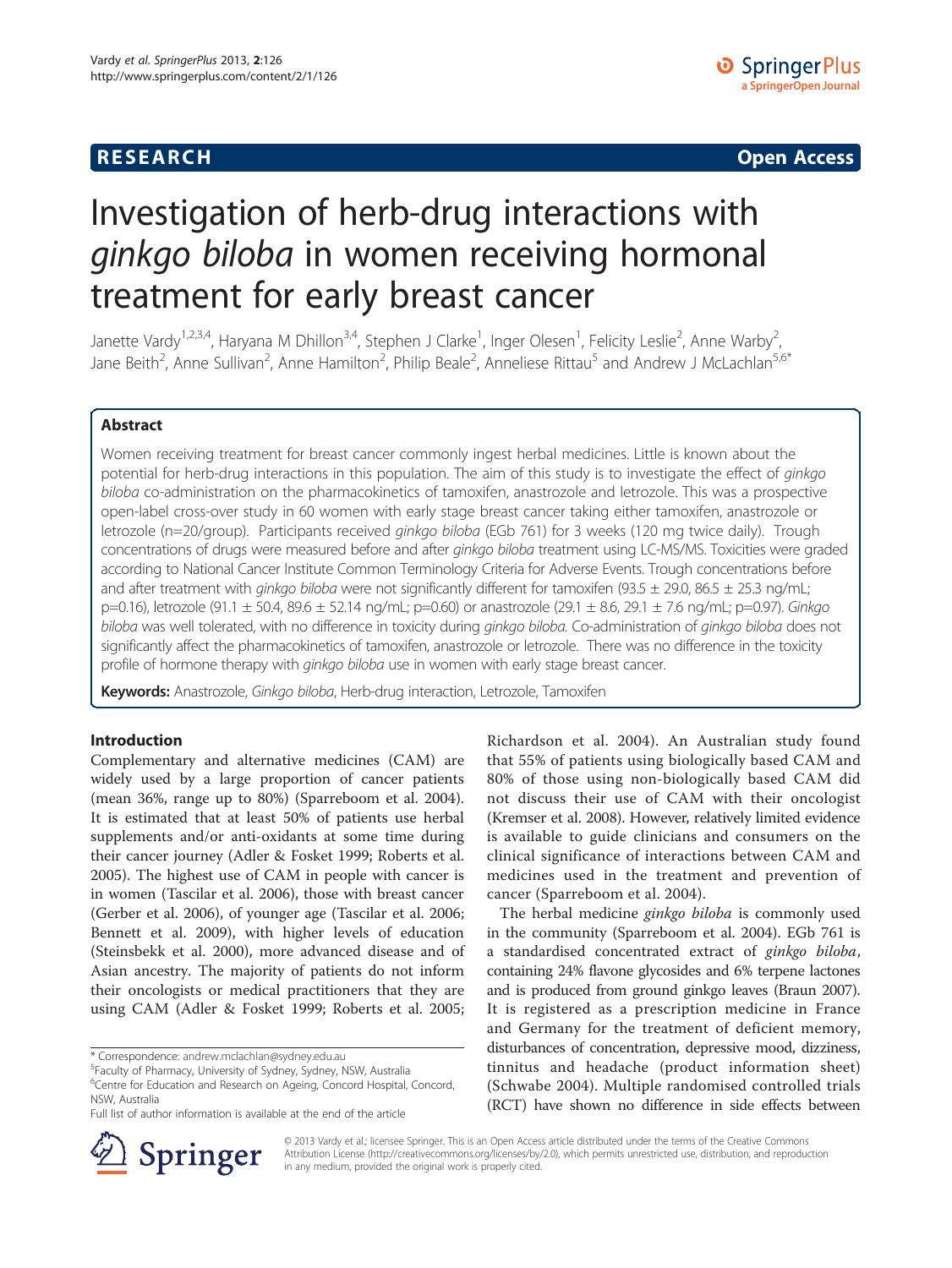patients allocated to ginkgo biloba or placebo (Le Bars et al. [2000;](#page-4-0) DeKosky et al. [2008\)](#page-3-0).

No published RCT have assessed the effects of ginkgo biloba on anti-cancer hormone pharmacokinetics (Sparreboom et al. [2004](#page-4-0)), but there is indirect evidence to suggest that *ginkgo biloba* does not significantly affect drug metabolising enzymes responsible for the metabolism of chemotherapy agents and tamoxifen (Coxeter et al. [2004](#page-3-0); Coxeter et al. [2003a\)](#page-3-0). Our previous research investigated the effects of ginkgo biloba on warfarin in healthy subjects (metabolised by the enzyme CYP2C9) (Jiang et al. [2005](#page-3-0)) and two other studies have demonstrated a lack of effect of ginkgo biloba on the drug metabolising enzymes CYP3A4, CYP2D6, CYP1A2 and CYP2E1 and CYP2C9 in healthy volunteers (Markowitz et al. [2003;](#page-4-0) Gurley et al. [2002](#page-3-0)).

The aim of this study is to investigate the effect of ginkgo biloba co-administration on the pharmacokinetics of tamoxifen, anastrozole and letrozole in women with early stage breast cancer.

## Methods

### **Materials**

Anastrozole, D12-anastrozole, letrozole, D4-letrozole, tamoxifen and D5-tamoxifen were purchased from Research Chemical North York (Ontario, Canada). Methanol was purchased from Fisher Scientific (New Jersey USA). Orthophosphoric Acid (85%), hydrochloric acid (AnalaR) and ammonia (AR) were purchased from BDH, Biolab (Scoresby, VIC, Australia). Formic Acid (AR grade) was purchased from Merck (Kilsyth, VIC, Australia).

Strata-X-C 33Hm Cation Mixed-Mode Polymeric Sorbent solid phase extraction cartridges (200 mg /3 mL) were obtained from Phenomenex (Torrana, CA, USA).

### Pharmacokinetic study

This was a prospective open-label cross-over study in 60 women with early stage breast cancer taking tamoxifen, anastrozole or letrozole (n=20/group). Women were being treated at Concord Repatriation General Hospital, Royal Prince Alfred Hospital and Strathfield Breast Centre in Sydney, Australia. All women had previously completed surgery ± adjuvant chemotherapy for localised breast cancer, and had no evidence of a recurrence of their cancer. They had to have been on a stable dose of the hormone for a minimum of two months, to ensure steady-state had been achieved. The study exclusion criteria included: use of trazodone, monoamine oxidase inhibitors, thiazide diuretics, anticoagulation, or antiplatelet medications other than low-dose aspirin or coumarin/heparin flushes associated with use of a portacath, and ingestion of ginkgo biloba within 4 weeks of the study commencement.

At baseline, toxicity data for hormone treatment and ginkgo biloba were collected. Women then commenced an open label standardised extract of ginkgo biloba (EGb 761, 120 mg bd) for a three week period. Toxicity data were collected at the end of the dosing interval. Plasma samples to measure the concentration of the anastrozole, letrozole or tamoxifen were taken to assess trough concentrations of each drug.

The study was approved by the Human Research Ethics Committee of all participating institutions and written informed consent was obtained from all participants.

## Sample preparation and liquid chromatography tandem mass spectrometry analysis

Blood samples were collected into heparinised collecting tubes by venepuncture. Samples were centrifuged for 10 min at 4°C and plasma transferred into vials, which were stored at −70°C until analysed. Sample preparation was based on the publication by (Beer et al. [2010](#page-3-0)). In short, plasma samples (200  $\mu$ L) were spiked with the appropriate deuterated analogue internal standard (10 μL D12-anastrozole, 10 μL D4-letrozole or 20 μL D5 tamoxifen), water (1 mL) and 2% phosphoric acid (40 μL) and then extracted using solid phase extraction cartridges. The SPE cartridges were conditioned with methanol (2 mL) followed by 0.2% phosphoric acid (v/v, 2 mL). The plasma samples were allowed to pass through under gravity and then the SPE cartridges were washed with 0.2% phosphoric acid (3 mL), 0.1 M hydrochloric acid (2 mL) and methanol (2 mL). The cartridges were then dried under vacuum and the target analytes were eluted with 5% ammonia in methanol. The eluate was evaporated to dryness and reconstituted in 30 μL of methanol and 270 μL of 0.1% formic acid. A 5 μL aliquot was injected into the liquid chromatography tandem mass spectrometry (LC-MS/MS) system for analysis.

The chromatographic system consisted of a Waters Acquity® UPLC solvent delivery system and autosampler (Milford MA, USA) and an AB Sciex QTrap 4000 linear quadrupole mass spectrometer (Concord, ON, Canada) equipped with a turbo ion spray (ESI) source. The mass spectrometer was operated in positive ion mode. Multiple reaction monitoring (MRM) was performed using specific precursor-to-product ion transitions m/z. Chromatographic separation was accomplished on a Restek PFP  $C_{18}$  HPLC column (50 mm X 2.1 mm ID, 3  $\mu$ m, 100 mm x 2.1 mm). The mobile phase consisted of 0.1% formic acid (solvent A) and 0.1% formic acid in methanol (solvent B) with a flow rate of 0.2 mL/min.

The calibration curves for each analyte were linear over the concentration range of 2.5 to 750 ng/mL. The lower limit of quantitation for anastrozole and letrozole was 2.5 ng/mL and 10 ng/mL for tamoxifen. The extraction recovery from human plasma was considered acceptable with a mean recovery of greater than 88% for each analyte. Minimal ionization suppression was observed in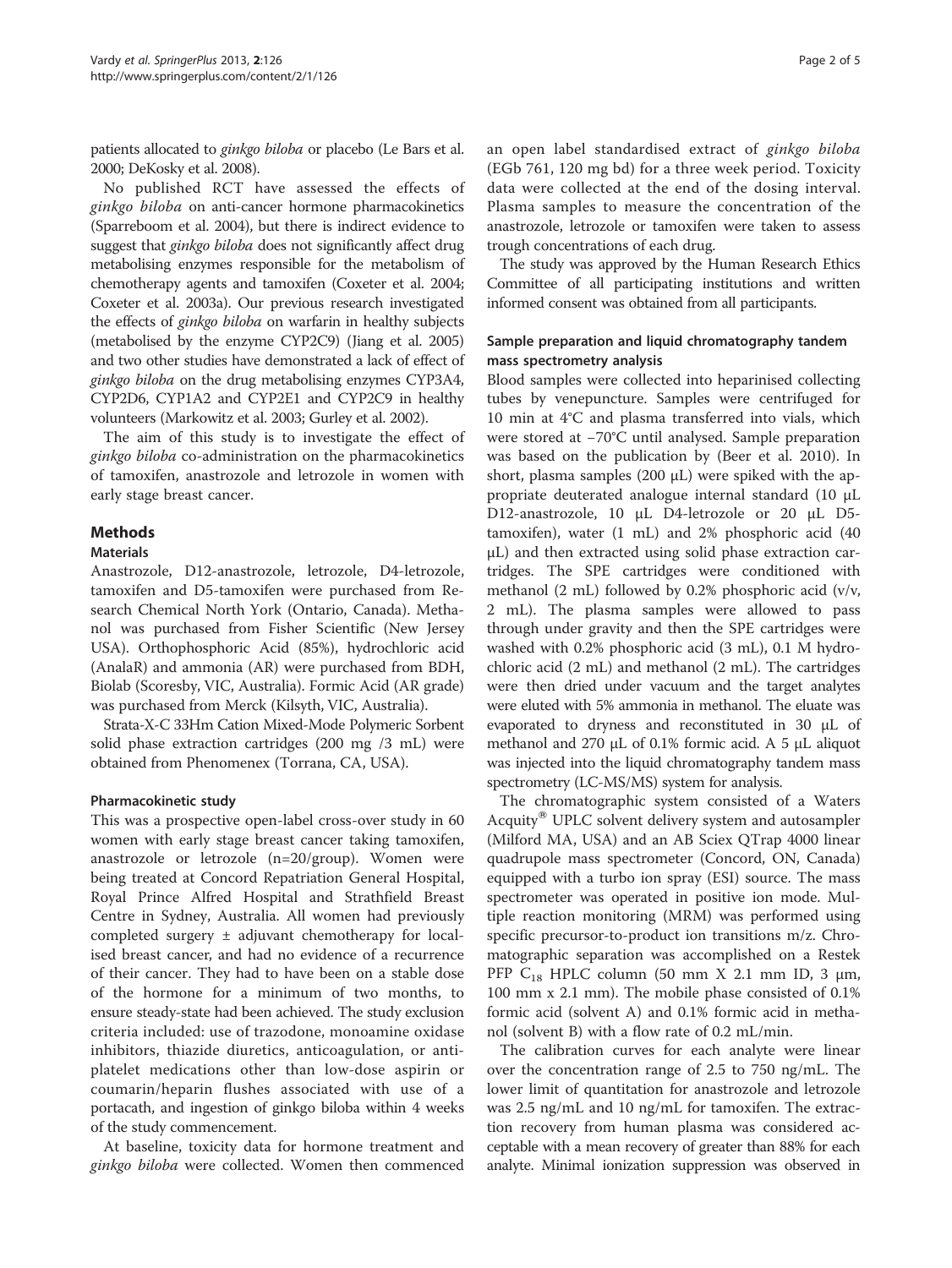both the low concentration and high concentration spiked plasma samples and the variation in matrix effects between the five different sources of plasma was minimal for all analytes over a range of concentrations. No endogenous peaks were identified in the extracted ion chromatograms that would cause interference with drug quantitation.

The assay performance was assessed over 3 days (4 replicates) at 3 concentration levels. The relative error for each analyte was less than 9% and the intra-day and inter-day precision (%RSD) was less than 7% for anastrozole, letrozole and tamoxifen.

## Data analysis

Steady-state trough concentrations of each drug were compared before and during treatment with ginkgo biloba extract. Comparisons were made using a paired t-test. Toxicities are graded according to National Cancer Institute Common Terminology Criteria for Adverse Events Version 3.0 (NCI CTCAE).

#### Results

Sixty women with early stage breast cancer participated; 20 were using tamoxifen, letrozole and anastrozole respectively. The 48 (80%) women who had received adjuvant chemotherapy were a mean of 37 months (range 4–113) from completion of chemotherapy. Twenty four (40%) had received a taxane-containing regimen and 24 (40%) an anthracycline regimen, with 6 (10%) women also being treated with adjuvant Trastuzumab. Twelve (20%) women had not required adjuvant chemotherapy. The median age of participants was 57 years (range: 33– 86 years).

Individual trough concentrations of the anti-estrogenic agents prior to using ginkgo biloba and after 3 weeks of ginkgo biloba treatment are outlined in Figure 1. There was no significant difference in the trough concentrations measured before and after treatment with ginkgo biloba for any of the three hormone treatments (Table 1).

Thirty-one of the 60 women reported no side effects. There were no grade 3 toxicities but two women reported grade 2 toxicities (1 headache, 1 flu-like symptoms). The most common side effects were headache (n=8), flatulence  $(n=6)$ , hot flushes  $(n=5)$ , nausea  $(n=2)$  and diarrhoea  $(n=2)$ . One woman each complained of appetite loss, dizziness, disturbed dreams, dry skin, flu-like symptoms, pain in extremities and a metallic taste.

## **Discussion**

Although ginkgo biloba is a CAM that is commonly used by cancer patients, there is a lack of information about the impact of ginkgo biloba administration on cancer treatments such as chemotherapy and hormonal treatment. This study investigated the interaction between the anti-cancer hormonal agents tamoxifen, anastrozole and



Table 1 Pharmacokinetics of tamoxifen, letrozole and anastrozole before and after treatment with ginkgo biloba (GB)

| Drug                   | Drug trough<br>concentration<br>(ng/mL) before<br><b>GB</b> treatment | Drug trough<br>concentration<br>(ng/mL) during<br><b>GB</b> treatment | P-value*   |
|------------------------|-----------------------------------------------------------------------|-----------------------------------------------------------------------|------------|
| Tamoxifen (N=20)       | $93.5 + 29.0$                                                         | $86.5 + 25.3$                                                         | $P = 0.16$ |
| Letrozole $(N = 20)$   | $91.1 + 50.4$                                                         | $89.6 + 52.14$                                                        | $P = 0.60$ |
| Anastrozole $(N = 20)$ | $29.1 + 8.6$                                                          | $29.1 + 7.6$                                                          | $P = 0.97$ |

\*paired test; data presented as mean  $\pm$  standard deviation.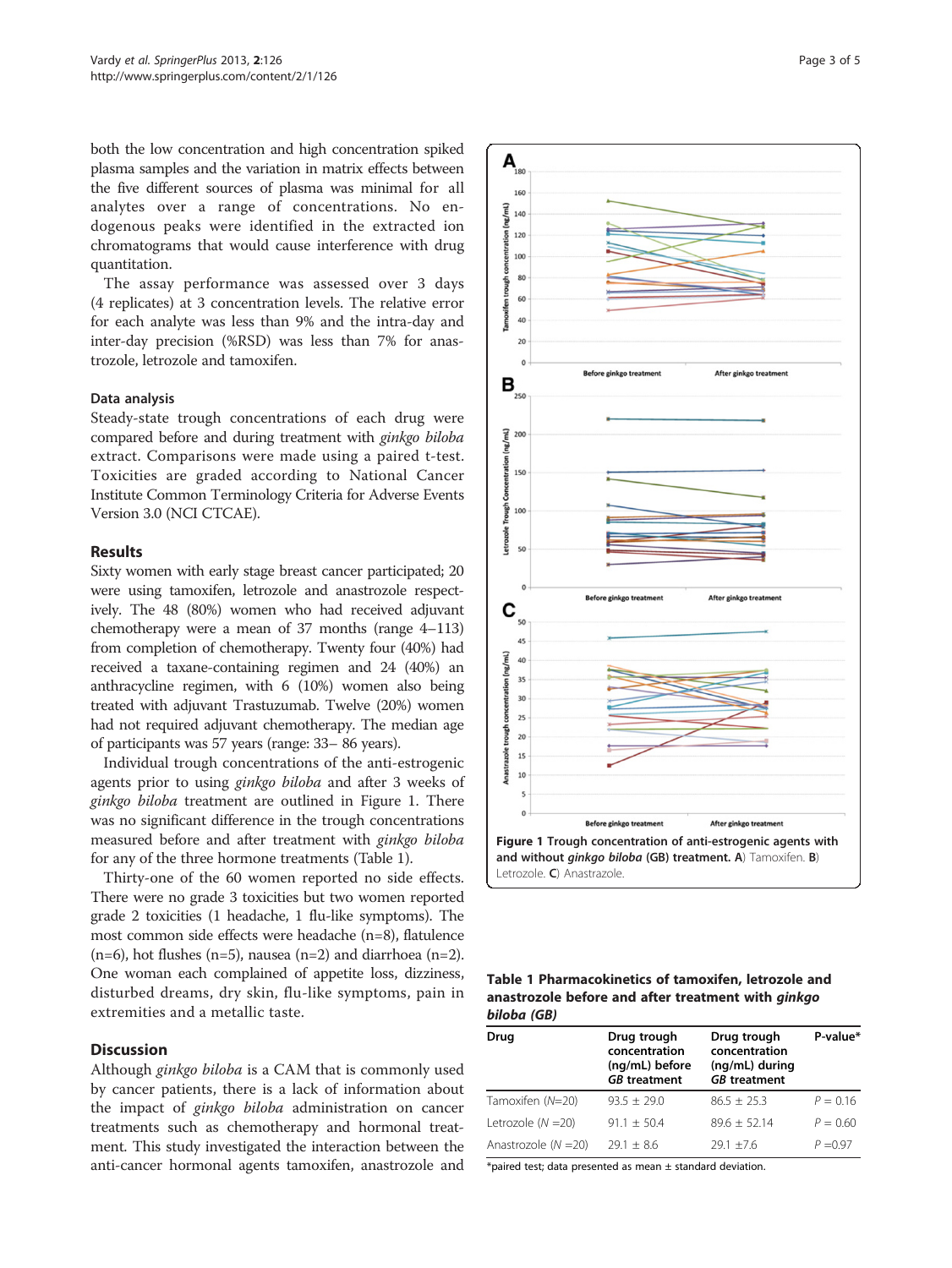<span id="page-3-0"></span>letrozole, and a standardised extract of ginkgo biloba (EGb761) in women with breast cancer. This patient population was selected as women with breast cancer are reported to use more CAM than other cancer patients, and the majority take tamoxifen, anastrozole or letrozole for a period of 5 years. It is therefore critical to know if there is a pharmacokinetic interaction between ginkgo biloba and common anti-cancer hormonal treatment.

There are no published controlled trials that have assessed the effects of ginkgo biloba on chemotherapy pharmacokinetics (Sparreboom et al. [2004\)](#page-4-0), but there is indirect evidence to suggest that ginkgo biloba does not significantly affect drug metabolising enzymes responsible for the metabolism of chemotherapy agents and tamoxifen (Coxeter et al. 2004; Coxeter et al. 2003b). Our previous research investigated the effects of ginkgo biloba on warfarin in healthy subjects (metabolised by the enzyme CYP2C9) (Jiang et al. 2005) and two other studies have demonstrated a lack of effect of ginkgo biloba on the drug metabolising enzymes CYP3A4, CYP2D6, CYP1A2 and CYP2E1 and CYP2C9 in healthy volunteers (Markowitz et al. [2003](#page-4-0); Gurley et al. 2002). While there is some in vitro cell evidence that selected phytoconstituents of ginkgo have potentially estrogenic (Oh & Chung [2004](#page-4-0)) and antiestrogenic effects (Oh & Chung [2006](#page-4-0)) this has not been supported by evidence from clinical studies in patients using recommended orally administered doses of a standardised extract of ginkgo biloba (EGb 761). The putative anti-estrogenic effects observed in vitro are not likely to have effects on estrogen therapy in people (Oh & Chung [2006](#page-4-0)).

Zadoyan et al. recently reported a cocktail drug interaction study exploring potential interaction with the ginkgo biloba standardised extract EGb 761 (Zadoyan et al. [2012](#page-4-0)). This study in 18 healthy volunteers found that EGb761 had no relevant effect on the metabolic activity of the major drug metabolizing CYP enzymes. The authors concluded that in vivo EGb761 treatment is not likely to cause clinically relevant metabolic drug-drug interactions.

Several large placebo-controlled RCT have found ginkgo biloba to be extremely well tolerated, with no differences in side effects between those receiving ginkgo biloba and those receiving placebo. In our study the majority of participants reported either no side effects or minor side effects such as headache, flatulence and hot flushes - some of which are likely to have been due to the hormonal treatment rather than the ginkgo biloba.

In conclusion, ginkgo biloba (EGb761) co-administration did not significantly affect the pharmacokinetics of tamoxifen, anastrozole or letrozole, and was well tolerated with minimal side effects. Our results suggest that the co-administration of EGb761 is unlikely to lead to clinically significant interactions for women who are receiving hormonal treatment for breast cancer. A study is in

progress evaluating the pharmacokinetic impact of ginkgo biloba on common chemotherapy agents in women receiving adjuvant chemotherapy for early stage breast cancer.

#### Competing interests

The authors have declared no conflicts of interests.

#### Authors' contributions

JV, AM, HD and SC conceived and designed the study and JV, AM and HD wrote the protocol. IO, FL, AW, HD, JB, AS, AH, PB recruited patients and IO, FL, AW and HD supervised blood sample collection and data collection. AR and AM supervised the pharmacokinetic analyses. AM analysed the pharmacokinetic data. JV, HD and AM wrote the manuscript. All authors read and approved the final manuscript.

#### Acknowledgements

This work was supported by an American Society of Clinical Oncology (ASCO) Career Development Award awarded to A/Prof. Vardy and a National Institute of Complementary Medicine project grant. A/Prof. Vardy is supported by a Cancer Institute NSW Clinical Research Fellowship and Dr Olesen was supported by an National Health and Medical Research Council PhD Scholarship.

The authors acknowledge Stacey Richards and John Keledjian from the Australian Racing Forensic Laboratory (Randwick, Australia) who conducted the sample analysis.

#### Author details

<sup>1</sup>Sydney Medical School, University of Sydney, Sydney, NSW, 2006, Australia. <sup>2</sup>Sydney Cancer Centre, Royal Prince Alfred and Concord Hospitals, Sydney Australia. <sup>3</sup>Centre for Medical Psychology and Evidence-based Decision Making, University of Sydney, Sydney, Australia. <sup>4</sup>Psycho-oncology Cooperative Research Group, University of Sydney, Sydney, Australia. <sup>5</sup>Faculty of Pharmacy, University of Sydney, Sydney, NSW, Australia. <sup>6</sup>Centre for Education and Research on Ageing, Concord Hospital, Concord, NSW, Australia.

#### Received: 8 March 2013 Accepted: 8 March 2013 Published: 22 March 2013

#### References

- Adler SR, Fosket JR (1999) Disclosing complementary and alternative medicine use in the medical encounter: a qualitative study in women with breast cancer. J Fam Pract 48:453–458
- Beer B, Schubert B, Oberguggenberger A et al (2010) Development and validation of a liquid chromatography-tandem mass spectrometry method for the simultaneous quantification of tamoxifen, anastrozole, and letrozole in human plasma and its application to a clinical study. Anal Bioanal Chem 398:1791–1800
- Bennett JA, Cameron LD, Whitehead LC, Porter D (2009) Differences between older and younger cancer survivors in seeking cancer information and using complementary/alternative medicine. J Gen Intern Med 24:1089–1094
- Braun LCM (2007) Herbs & natural supplements: an evidence-based guide. Elsevier Australia, Marrickville, N.S.W
- Coxeter P, Duke C, Roufogalis B, McLachlan A (2003a) Ginkgo biloba interactions. J Complement Med 2:70–72
- Coxeter P, McLachlan AJ, Duke CC, Roufogalis BD (2003b) Ginkgo biloba interactions. J Complement Med 2:70–72
- Coxeter PD, McLachlan AJ, Duke CC, Roufogalis BD (2004) Herb-drug interactions: an evidence based approach. Curr Med Chem 11:1513–1525
- DeKosky ST, Williamson JD, Fitzpatrick AL et al (2008) Ginkgo biloba for prevention of dementia: a randomized controlled trial. JAMA 300:2253–2262
- Gerber B, Scholz C, Reimer T et al (2006) Complementary and alternative therapeutic approaches in patients with early breast cancer: a systematic review. Breast Cancer Res Treat 95:199–209
- Gurley BJ, Gardner SF, Hubbard MA et al (2002) Cytochrome P450 phenotypic ratios for predicting herb-drug interactions in humans. Clin Pharmacol Ther 72:276–287
- Jiang X, Williams KM, Liauw WS et al (2005) Effect of ginkgo and ginger on the pharmacokinetics and pharmacodynamics of warfarin in healthy subjects. Br J Clin Pharmacol 59:425–432